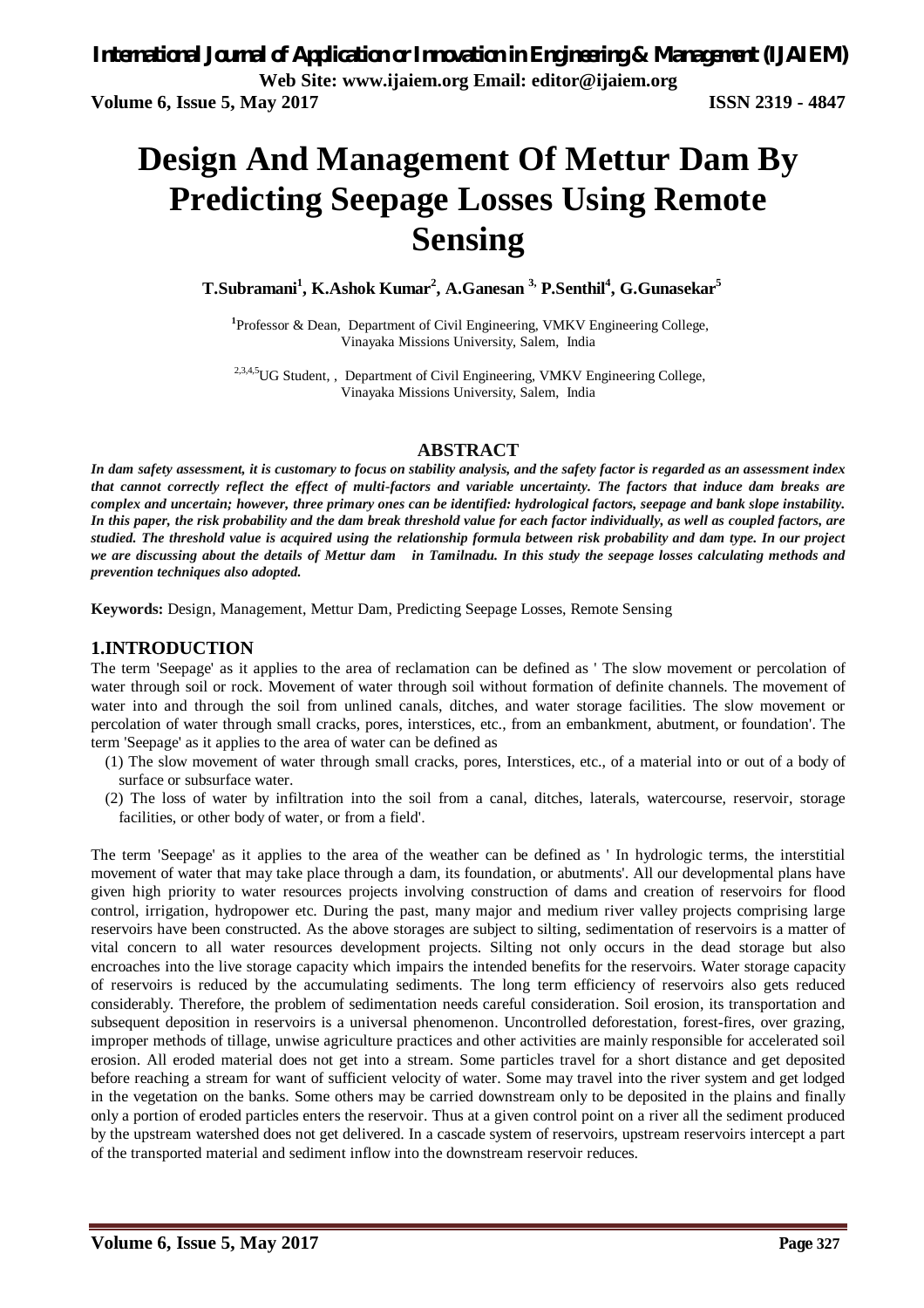## *International Journal of Application or Innovation in Engineering & Management (IJAIEM)* **Web Site: www.ijaiem.org Email: editor@ijaiem.org Volume 6, Issue 5, May 2017 ISSN 2319 - 4847**

The Mettur Dam is one of the largest dams in India. Built in 1934, it was constructed in a gorge, where the Kaveri River enters the plains. It provides irrigation facilities to parts of Salem, the length of Erode, Namakkal, Karur, Tiruchirappali and Thanjavur district for 271,000 acres (110,000 ha) of farm land. The total length of the dam is 1,700 metres (5,600 ft). The dam creates Stanley Reservoir. The Mettur Hydro Electrical power project is also quite large. The dam, the park, the major hydroelectric power stations, and hills on all sides make Mettur a tourist attraction. Upstream from the dam is Hogenakal Falls. The maximum level of the dam is 120 ft (37 m) and the maximum capacity is 93.47 tmc ft.

Its capacity of 93.4 billion cubic feet  $(2.64 \text{ km}^3)$  is nearly twice that of its Karnataka counterpart of KRS; the dam is revered as the life and livelihood-giving asset of Tamil Nadu. It was built in-line with KRS Dam, which was designed by Sir M Vishveswariah in 1911 and completed in 1917 near Mysore.

### **2.STUDY AREA**

Tamil Nadu is the southern most state of India and Salem district lies in the interior of Tamil Nadu between latitudes 110 00' and 12° 00'N and the t-'°141 longitudes 77°40' and 78° 50'E (Referrtoposheetst58 Ill, 2, 3, 4, 5, 6, 7 and 8 and 58 E/13, 14, 15 and 16 of scale 1:50,000 published by Survey of India). The Salem district is marked by isolated hills covering an area of 8643 sq.km. Rivers Cauvery, Sarabanga, Thirumanimuttar, Sweta and Vasista are the important rivers draining the district. The Cauvery is the only perennial river and Sarabanga and Thirumanimuttar are tributaries of the Cauvery. Several isolated hillocks like Godumalai, Nagaramalai, Kanjamalai, Bodamalai, Nainarmalai and Suriyamalai are present in the study area. The southern part of Salem district is generally a plain area with mean altitude of about 200 m above mean sea level ( ms1). In the northern part of the district, Shevaroy hills has a maximum height of 1640 m msl. (Figure.1 & Figure.2)



**Figure. 1** Salem Location **Figure. 2** Rivers In Salem District

#### **2.1 INTRODUCTION TO THE STUDY AREA, METTUR**

Introduction The author hails from Mettur town. During his reconnaissance survey in the nearby hills, he noticed excellent outcrops showing charnockite-gneiss relationship set in a granulite terrane. The author makes an attempt to give a detailed account on the geology of the area in and around Mettur. It is almost a virgin area. Though carbonate rocks have been reported no detailed work has been reported on the geology in and around Mettur. This area is located along the fault zone reported. Mettur town is located on the north-eastern corner of Salem district. In Mettur, a dam running to 1.5 Km. in length is one of the best constructed masonary dams of South India.(Figure.3). The river Cauvery flows through Mettur and the Mettur reservoir can hold 95,660 million cubic feet water upto a maximum level of 120 feet. The entire region in and around Mettur is comprised of highly metamorphosed rocks. Structural patterns in the high grade terrain of Tamil Nadu has been worked out by many geologists and only recently the detailed geological mapping has brought out vast areas occupied by highly deformed charnockites and high grade gneisses. In such areas, charnockite is intensively co-folded with supracrustal group of rocks represented by khondalite, quartz magnetite rock, pyroxene granulites and layered ultramafics. Further these areas have undergone five phases of deformation, five generation of basic dyke activities and four phases or migmatization and two periods of metallogeny.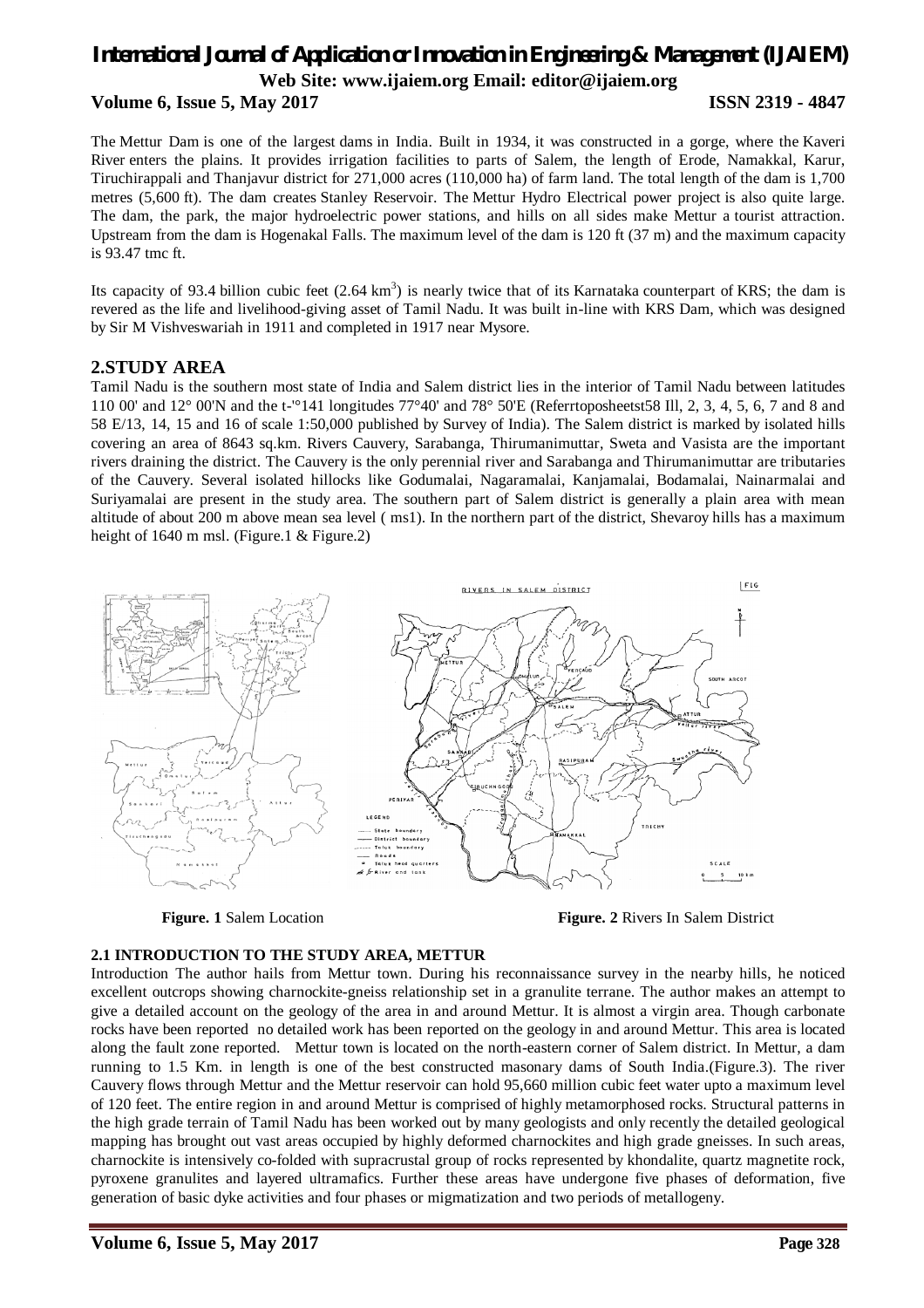## *International Journal of Application or Innovation in Engineering & Management (IJAIEM)* **Web Site: www.ijaiem.org Email: editor@ijaiem.org Volume 6, Issue 5, May 2017 ISSN 2319 - 4847**



**Figure. 3** Mettur Dam

In recent years, several workers has studied the widespread retrogression of charnockites to hornblende biotite gneiss along the shear zones The detailed study carried out by the author involved three stages. i. -.10reparation'of Base map . Geological and structural mapping Laboratory studies. 1.2.1 Preparation of base map The Base map of the study are Phas been prepared by using the topo sheet 58 E/13 (1:50000 scale) published by the Geological Survey of India in the year 1972. This map was used by the author to locate the various villages, dam site, river courses, hills, hillocks and to find way to reach the delecate areas. 1.2.2 Geological and Structural Mapping During the months of February, March, May and June 1996, the author carried out a detailed field work. Typical rock types, important structural features and geomor phological characters has been identified and some of them photographed.

### **3.SEEPAGE LOSSES**

The seepage loss results not only in depleted freshwater resources but also causes water logging, salinization, and ground-water contamination. Canals in alluvium are lined in general and reduce the seepage in particular. Seepage from a lined canal occurs at reduced rate. The perfect lining would prevent all the seepage loss, but a canal lining deteriorates with time. A well-maintained canal with a 99% perfect lining reduces seepage about 30–40%; seepage from a canal cannot be controlled completely. Significant seepage losses do occur from a canal even if it is lined. Therefore, a canal cross section should be designed in such a shape and with dimensions that minimize the seepage loss.

This paper addresses the design of a minimum seepage section. The seepage loss from canals is governed by hydraulic conductivity of the sub soils, canal geometry, hydraulic gradient between the canal and the aquifer underneath, and initial and boundary conditions. The seepage loss from a canal in an unconfined flow condition is finite and maximum when the water table lies at a very large depth. Canal seepage has been estimated for different sets of specific conditions .However, the methods adopted by various investigators are applicable to known canal steady-state seepage from a trapezoidal canal in a homogeneous isotropic porous medium of large depth has been given by. The solution has been obtained using inversion of the hodograph and conformal mapping technique. The triangular canal is a particular case of the trapezoidal canal. A family of curves for flat canal banks has been presented. However, seepage from a rectangular canal can not be computed from the analytical solution given for a trapezoidal canal.

The analytical form of these solutions, which contain improper integrals and unknown implicit state variables, is not convenient in estimating seepage from the existing canals and in designing canals. These methods have been simplified by numerical methods for easy computation of seepage in this study.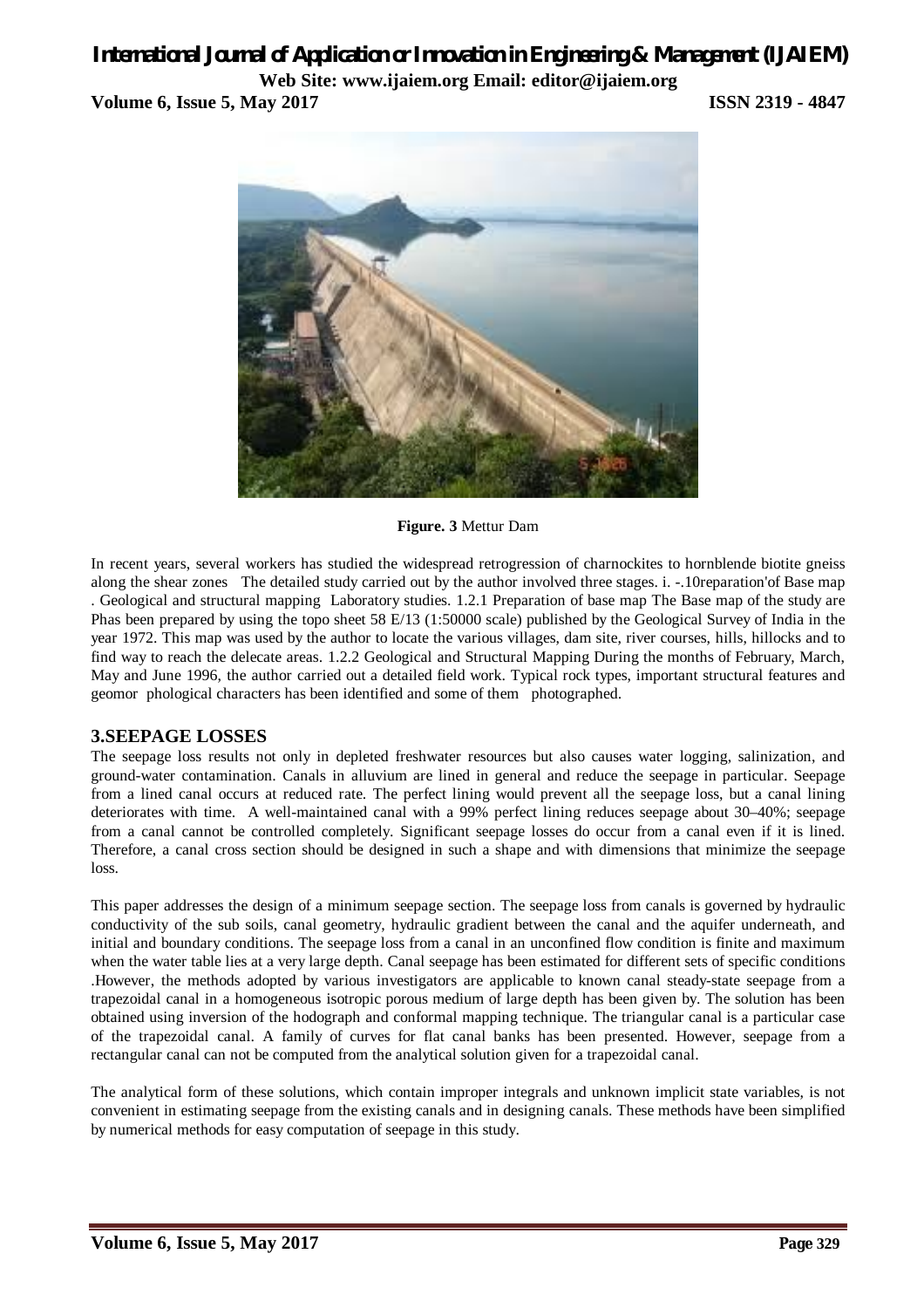### **Volume 6, Issue 5, May 2017 ISSN 2319 - 4847**

#### **3.1 Equation Of Continuity**

In many practical cases, the nature of the flow of water through soil is such that the velocity and gradient vary throughout the medium. For these problems, calculation of flow is generally made by use of graphs referred to as flow nets. The concept of the flow net is based on Laplace's equation of continuity, which describes the steady flow condition for a given point in the soil mass.

#### **3.2 Seepage Loss**

The seepage loss from a canal in a homogeneous and isotropic porous medium, when the water table is at a very large depth, can be expressed as

 $q = kvF$ 

where

*qs*= seepage discharge per unit length of canal (m2/s);  $k =$  hydraulic conductivity of the porous medium (m/s);  $y =$ 

depth of water in the canal (m);

 $F =$  function of channel geometry

(dimensionless); and

*yF*= width of seepage flow at

the infinity. Hereafter, *F* will be referred to as the seepagefunction.

#### **3.2.1 Triangular Section**

For a triangular channel, Vedernikov (Harr 1962) gave thefollowing equation for the seepage function:

$$
F = \frac{\pi m \int_0^1 (1 - t^2)^{-(0.5 + \sigma)} t^{-(1 - 2\sigma)} dt}{\int_0^1 \cos^{-1} t (1 - t^2)^{-(0.5 + \sigma)} t^{-(1 - 2\sigma)} dt}
$$

where

 $m =$  side slope (dimensionless);

 $s = 1/p$ 

cot21*m*; and

 $t =$  dummy variable (dimensionless). Using (2), for a given  $m$ ,

*F* was obtained numerically by Gauss-Chebyshev integration. Repeating the process, *F* was obtainedfor a large number of *m* lying in the range 0 # *m* # 1,000.Using these computations the following equation for *F* wasfitted:

$$
F = \{ [p(4\ 2\ p)]1.3\ 1\ (2m)1.3\}0.77\ (3)
$$

is exact for  $m = 0$ , and  $m =$   $\therefore$  Combining (1) and (3),the seepage discharge can be obtained for a triangular section.

#### **3.3 Calculate Water Losses Through Seepage**

Water storage reservoirs are created either by constructing a dam across a river or by just making a tank to store the water supplied from various sources. The intention behind constructing water storage reservoirs is based on the particular requirement of the person, organization or the government. The size of the reservoir varies- based on the need and can be as small as a pond to large reservoirs of capacity around millions of cubic meters. As the industrial sector had an enormous growth during the last century, the demand for water has increased. The need to construct larger dams is the outcome of this demand. At present, agriculture sector is the largest consumer of water for irrigation followed by domestic and industrial use.

In this increasing demand for water, industries having their own water reservoirs can't afford to have leakages especially when a large cost is involved in pumping it from the source. Water reservoirs are prone to losses through evaporation and seepage. In this article, we will discuss about seepage and its mitigation methods. Seepage is the slow escape of a liquid through porous material or small holes. In water reservoirs, seepage is the main crucial issue behind water losses. Seepage generally occurs when the water escapes vertically through the bottom of the pond and horizontal filtration of water through the dykes. The water releases through such conditions is called seepage water. For effective water management of reservoirs/dams/or small ponds, seepage calculation has become crucial. The stability of any water reservoir is inversely proportional to the seepage i.e. if the seepage is high; stability is low and vice versa. There are many factors that affects amount of seepage water from the reservoir. The reasons behind seepage are – wall of the reservoir, slope, soil type, bedrock type, dykes and volume and pressure of water.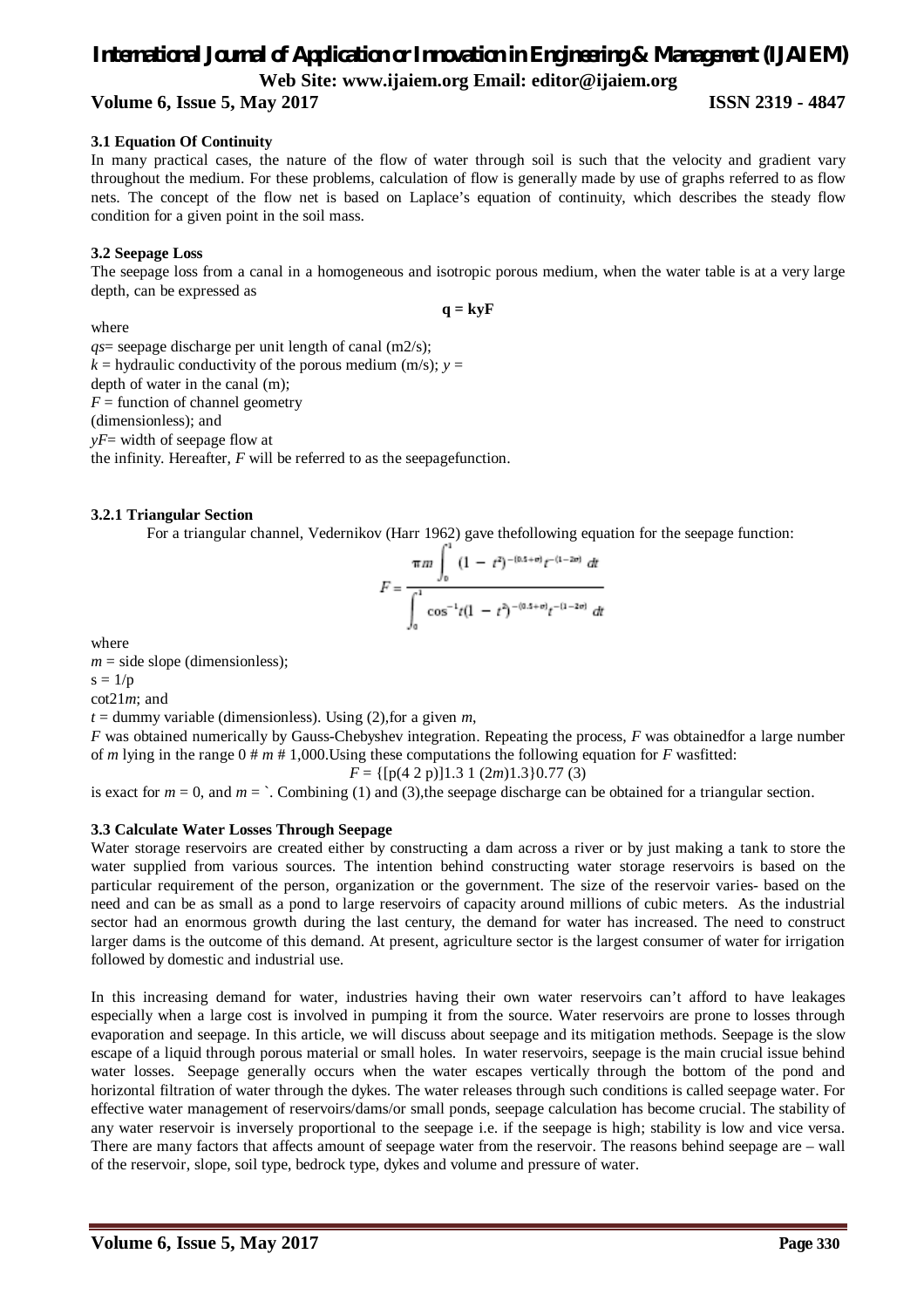## *International Journal of Application or Innovation in Engineering & Management (IJAIEM)*

**Web Site: www.ijaiem.org Email: editor@ijaiem.org**

**Volume 6, Issue 5, May 2017 ISSN 2319 - 4847**

#### **3.3.1 New Reservoirs Have Greater Seepage Problem**

New reservoirs release more seepage water than old reservoirs. It is mainly due to the good soil structure of the new reservoir. Soil particles bind together and form the soil structure. The arrangement of soil pores between these particles influence the water movement and hence extremely important in seepage assessment study. On the other hand, a reservoir that has been filled with water for some time breaks down the soil structure. It occurs due the deposition of organic materials at the bottom of the reservoir that seals the soil pores at the bottom of the reservoir and reduces permeability.

#### **4.3.2 Seepage Calculation**

There are two major types of seepage occurring in the artificial reservoirs. First is the horizontal seepage and the second one is vertical seepage. The amount of vertical seepage is dependent on the soil texture and soil structure at the pond bottom. For example, if the soil structure allows water to penetrate it, there will be more seepage. As discussed in the previous section, composition of soil particles forms the soil structure. If the soil is coarse or sandy, it is more permeable. The same case occurs with the horizontal seepage. The water escapes through the walls of the reservoirs due to higher permeability induced by the materials used to build the walls, water pressure and slope. As discussed in previous section of this article, there are various factors affects the rate of seepage. However, the material used in the construction and type of soil in the bed of the water reservoir, mainly determines the rate of the seepage. The table below gives the rate of seepage losses in millimeters per day from various soil types;

| SI.<br>No | Natural soil type  | Seepage water losses<br>$(in \, mm/day)$ |
|-----------|--------------------|------------------------------------------|
|           | Sand               | $25.00 - 250$                            |
|           | Sandy loam         | $13.00 - 76$                             |
| 3         | Loam               | $8.00 - 20$                              |
|           | <b>Clayey</b> loam | $2.50 - 15$                              |
| 5         | Loamy clay         | $0.25 - 5$                               |
| 6         | <b>Clay</b>        | $1.25 - 10$                              |

**Table 1** Seepage losses due to soil type

To calculate quantity of water escaping as seepage, following formula can be used;

Seepage water (in m<sup>3</sup>/Day) = Seepage losses (in m/Day) X Surface area of the pond (in m<sup>2</sup>)

This method uses average seepage rates for different soil types or geology units in ECBID. The seepage rates are estimated from seepage studies on laterals in the same soil or geology formation. The estimated seepage rate for the soil type or geology unit is multiplied by the wetted surface area of ECBID the canal or lateral (length multiplied by wetted perimeter) to estimate the seepage rate for the lateral or canal. The advantage of this method is that it does not require fieldwork and can be used on short sections of canal or lateral where other methods of estimating seepage may not be suitable. The disadvantage of this method is that it does not provide a direct measurement of seepage and should be viewed as an estimate. If more accurate unit seepage rates are required ,this approach will need to consider the varying flow stages that occur during an irrigation season. Higher flows during peak demand months will cause the wetted area to increase, thus increasing the unit seepage rate.

#### **3.4 Calculation Of Conveyance Losses**

- Ponding Loss Measurement Method
- Inflow–Out Flow Loss Measurement

#### **3.5 Flow Nets**

A set of flow lines and equipotential lines is called a flow net. A flow line is a line along which a water particle will travel.

#### **3.6 Seepage Calculations Using Water Balance Techniques**

A water balance for the entire irrigation season was performed on the other three laterals to estimate the volume of seepage. The unit seepage rate was calculated using the seepage data obtained from the annual water balance and geometric data obtained from design drawings of the lateral. The water balance was done for April through October (214 days). Design drawings give detailed geometry information for different reaches of the lateral. A wetted perimeter was calculated for each reach and then combined to find an overall wetted area for the lateral.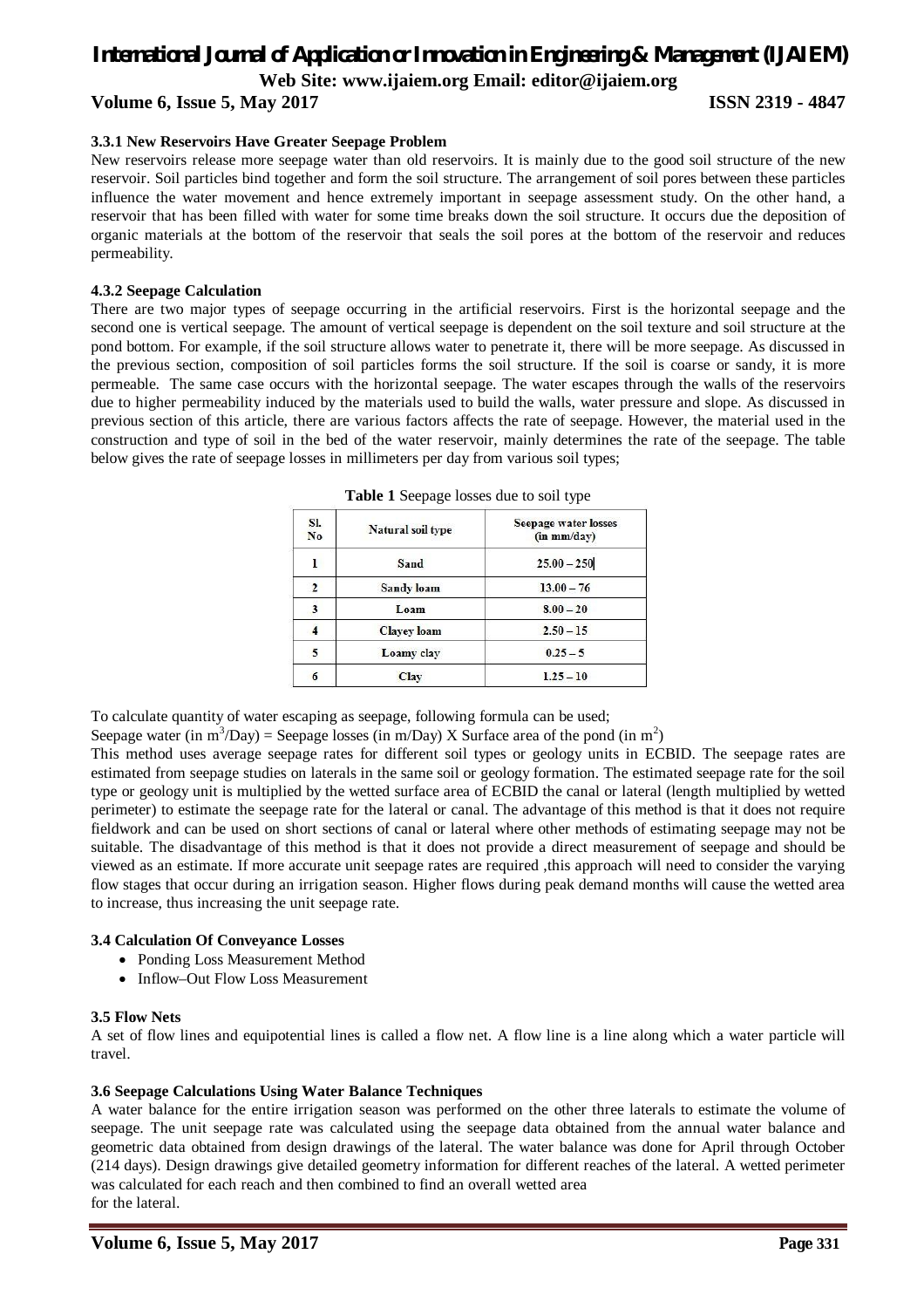**Volume 6, Issue 5, May 2017 ISSN 2319 - 4847**

#### **3.7 Preventive Measures To Restrict Seepage**

The preservation of irrigation water is often of primary importance to the agriculture development of a country.The reduction or eliminate of seepage losses in irrigation canals by means of linings assures better utilization of theconveyed water and an improved economic situation, seepage losses from earthen irrigation channels depend ona number of factors and vary from (30 to 50) percent of the discharge available at the head of an irrigation system.

#### **3.8 Factors Affecting Seepage Rates From Dams**

Theoretical, laboratory and fieldwork has confirmed that seepage rates from canals are affected by the following factors

- Intrinsic permeability of soil.
- Length and shape of canal wetted perimeter.
- Depth of water in the canal.
- Location of ground water table.
- Constructions on ground water flow, e.g. presence of wells, rivers, drains, impermeable boundaries, etc.
- Soil suction in zone between ground water level and ground level.
- Viscosity of water (can be neglected).
- Salinity of water.
- Sediment load and size distribution.
- Age of canal.

:

#### **3.9 Measurement Of Loss Due To Seepage**

The seepage loss which occurs in an existing canal system or which may occur in the proposed canal system can be estimated by several methods. Some useful methods of calculating seepage loss are mentioned below.

- Permeameters And Seepage Meters
- Ponding Method
- Inflow And Outflow Method
- Occurrence Of Seepage Loss

The seepage loss may occur in two characteristic ways, namely:

(i) Absorption, and

(ii) Percolation,

#### **3.10 Causes Of Seepage**

- poor compaction of embankment soils
- poor foundation and abutment preparation
- rodent holes
- rotted tree roots and wood
- open seams
- cracks
- joints in rocks in dam
- coarse gravel or sand in the foundation or abutment
- clogging of coarse drains
- filters or drains with pores so large soil can pass through
- frost action
- shrinkage cracking in the embankment soil
- settlement of embankment soil
- uprooted trees
- earthquakes
- insufficient structural drainage
- trapped groundwater
- Excessive uplift pressures

#### **3.11 Methods To Reduce Seepage Losses**

Seepage loss from farm ponds can be reduced broadly by two ways. They are (i) reducing wetted surface area of the pond and (ii) using a cost effective sealant.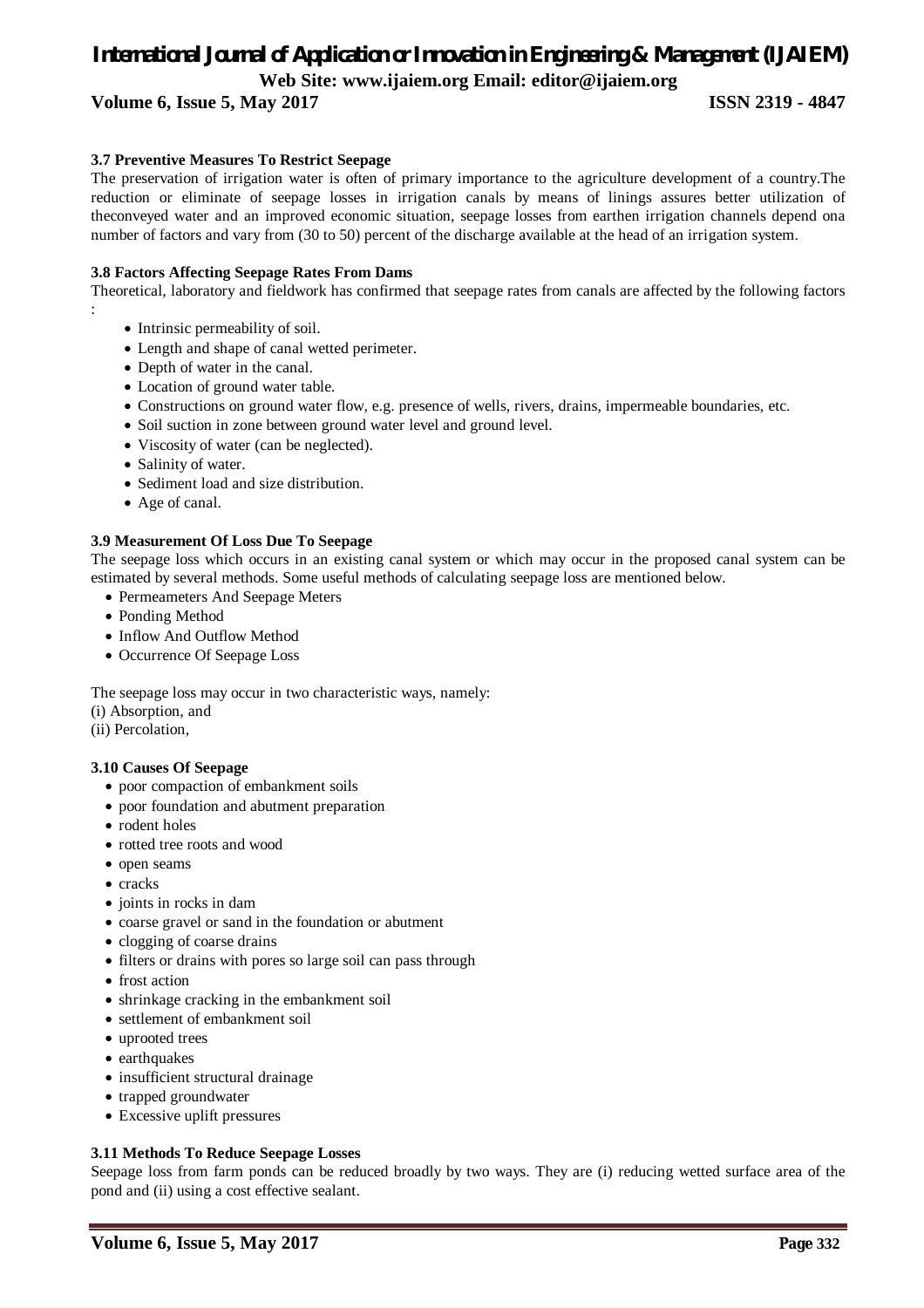**Volume 6, Issue 5, May 2017 ISSN 2319 - 4847**

#### **3.11.1 Reducing Wetted Surface Area Of Pond**

#### **3.11.2 Use Of Sealants**

A newly constructed pond has self-sealing property by deposition of silt. The runoff of the catchment carries some silt and clay which gets deposited in the side and bottom of the pond and clogs the pore spaces of the soil. Consequently, the flow through the side and bottom of the pond is reduced and seepage loss is checked. Studies conducted at Dehradun and Rajkot of India reveal that seepage from a newly dug out pond reduced to a very low rate due to silting in a period of 8 years. Silting also reduces seepage rate in brick lined pond. A simple way to reduce water seepage, particularly if the pond bottom is very dry, hard and has open cracks in it, is to break the soil structure of the pond bottom before filling the pond with water. This is common practice is called puddling. It is accomplished through making the pond bottom saturated with water, allowing the water to be soaked into soil just enough to permit working and then, breaking the soil structure by puddling with a plough. A number of sealants/lining materials are now available to reduce the seepage loss. Lining of the pond, though costly, can reduce the seepage loss and improve the effective storage of the pond. Different lining materials used to reduce the seepage loss are plastic film, soil cement lining, bitumen lining, clay lining, cow dung lining, brick cement lining etc. Lining with brick masonry or cement mortar lining is most expensive but effective among them. Lining for reduction of seepage losses is feasible only for small pond. Descriptions of a few lining materials used for seepage control in the pond are given below.

- Clay Lining
- Cement Concrete Lining
- Asphalt Lining
- Brick Lining
- Bentonite Lining
- Alkali Soil Lining
- Soil Deflocculants
- Gleization

#### **3.12 Conditions Of Seepage**

Most dams have some seepage through or around the embankment as a result of water moving through the soil structure. If the seepage forces are large enough, soil can be eroded from the embankment or foundation. Seepage can also develop behind or beneath concrete spillways or headwalls. The signs of this type of problem could be cracking or heaving. Freezing and thawing will amplify the affects of seepage on concrete structures. The rate at which water moves through the embankment depends on the type of soil in the embankment, how well it is compacted, and the number and size of cracks and voids within the embankment. Saturation of embankment soils, abutments, and foundations due to seepage generally result in reduced soil strengths leading to sloughing, sliding and instability. In the worst case, seepage can result in total embankment failure if situations are not monitored. Many seepage problems and failures of earth dams have occurred because of inadequate seepage control measures or poor cleanup and preparation of the foundations and abutments. Seepage can lead to soil piping and embankment sloughing or sliding, both of which can lead to dam failure. Soil piping occurs when material is washed out at the base of the downstream face causing a hole to form underneath the dam. This hole is enlarged as more material is washed out by water flow, which increases due to the shorter flow path that gradually develops. Eventually a tunnel or pipe is created within the soil under the dam from the downstream to the upstream face which causes a collapse of the dam embankment. Seepage may be difficult to spot due to vegetation. Probing the soil in suspect areas can help to locate and identify whether seepage is present and the limits of the problem. Differences in vegetation and flowing water on the downstream side of embankments are the two most noticeable signs of seepage.

One approach to preventing failures of these dams from uncontrolled seepage under them is to increase the length of the flow path under the structures by using cutoff walls at the upstream and downstream edges of the dam. Designers of earthen and earth-rock dams adopted the philosophy of increasing the length of the seepage path used for concrete gravity dams. Concrete collars, also called antiseep collars were constructed at regular intervals along conduits through the dams to increase the length of the flow path of water along the outside of the conduit. The theory was that forcing water to take a longer seepage path would dissipate hydraulic forces and reduce the likelihood of piping at the downstream embankment toe. Antiseep collars were often constructed using the same materials used for the conduits. Probably the most common material was formed concrete. Steel, corrugated metal and plastic collars have been used for conduits made of similar materials. Collars were spaced at regular intervals along the conduit within the predicted zone of saturation of the earthfill zone. In the case of central core fills with rockfill shell zones, the collars were usually installed only within the compacted core of the embankment.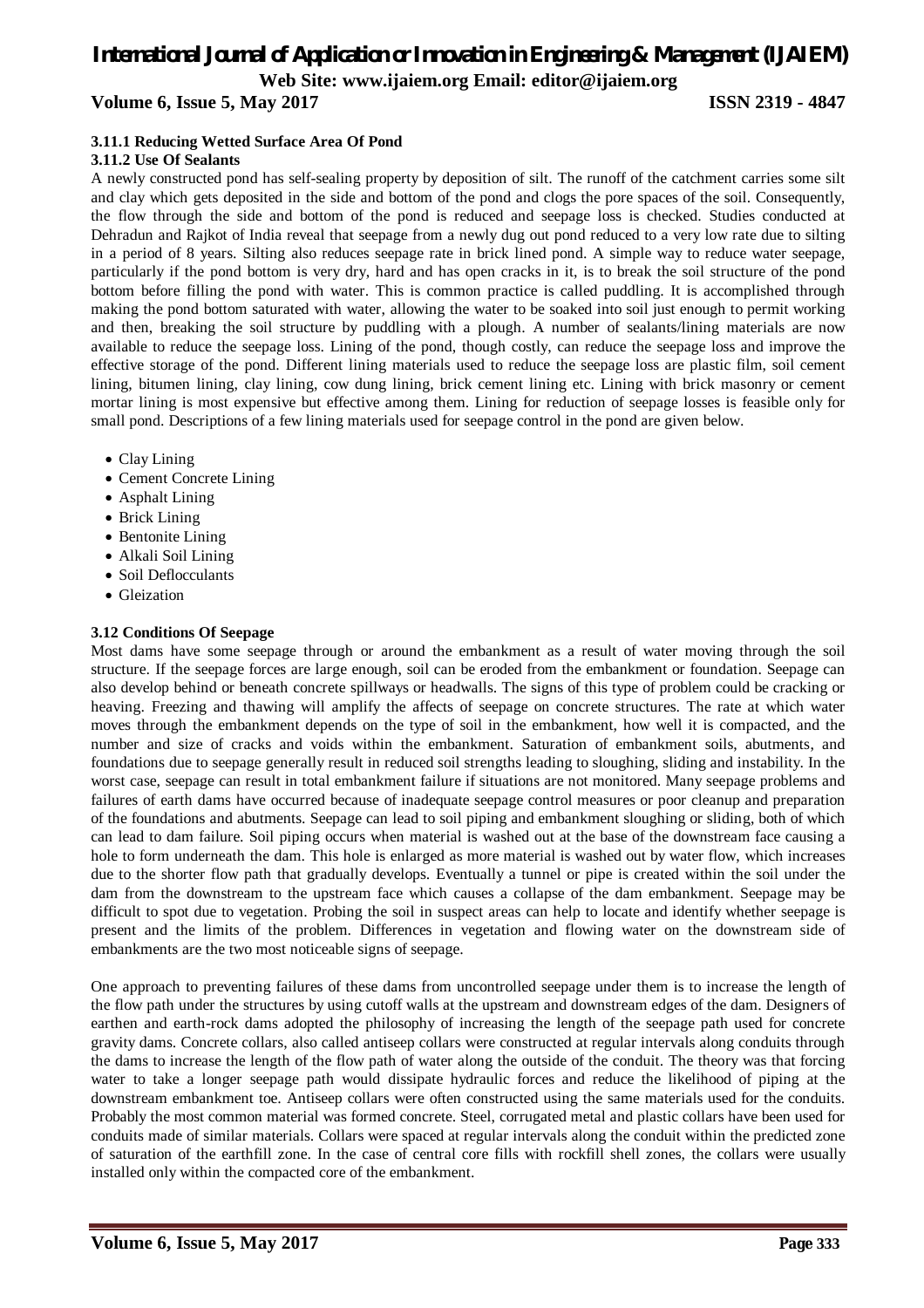**Volume 6, Issue 5, May 2017 ISSN 2319 - 4847**

#### **3.13 Drainage Methods**

Seepage through rock foundations and abutments may be controlled reliably and economically for most dams by drainage measures. Even a shallow line of drain holes is effective for controlling uplift pressures below most gravity dams. This control could be improved, even for very unfavorable geologic conditions, by using deep drain holes.A homogeneous dam with a height of more than about 6 m to 8 m should have some type of downstream drain. The purpose of a drain is to reduce the pore water pressures in the downstream portion of the dam therefore increasing the stability of the downstream slope against sliding, and control any seepage that exits the downstream portion of the dam and prevent erosion of the downstream slope, also known as piping. The effectiveness of the drain in reducing pore pressures depends on its location and extent. However, piping is controlled by ensuring that the grading of the pervious material from which the drain is constructed meets the filter requirements for the embankment material.

#### **3.13.1 Permeable Downstream Shells**

At dam sites where there is an abundance of at least two different materials with significantly different permeabilities, a zoned dam may be constructed. In such cases permeable material is placed downstream of less permeable material, often with a transition zone between. For example, in a zoned dam which has a thick impermeable core and rests on an impermeable foundation, the flow paths within the downstream portion of the dam will be low. Thus seepage has a negligible effect on the stability of the downstream slope, which is the ideal condition in zoned earth dams.

#### **4.CONCLUSION**

The magnitude of potential seepage losses has been found to be nearly identical for the three cases simulated in the model (losing reach, gaining reach, and pumpage-affected reach). The seepage values ranged from 0.0 cubic foot per second per mile of channel length for a 0.5-foot surcharge applied for 1 day to 0.37 cubic foot per second per mile of channel length for a 3- foot surcharge applied for 100 days, when each surcharge was followed by a 180-day return flow from the aquifer. Seepage losses were calculated by inflow-outflow method. Three roughness coefficients were computed using the data, velocity hydraulic radius and slope of canal and minor. Followings conclusion could be drawn from the findings of the present study.

- Velocities of flowing water were found to be maximum in lined canal and minor as compared to unlined canal and minor.
- Maximum seepage loss was found to be 7.40 cumec/ $Mm<sup>2</sup>$  in the second section of unlined canal and minimum seepage loss was found to be  $0.80$  cumec/Mm<sup>2</sup> in first section of lined canal.
- Average seepage losses in lined and unlined canal were 0.836 to 7.063 cumec/ $Mm<sup>2</sup>$  respectively. If lining is provided the seepage losses could be reduced by nearly 88.16%.
- Average seepage losses in lined and unlined minor were  $3.01$  and  $4.93$  cumec/Mm<sup>2</sup> respectively. If lining is provided the seepage losses could be reduced by nearly 38.94%. 5. Average Manning" s roughness coefficient.

#### **References**

- [1] T.Subramani, and R. Elangovan, "Planning Of A Ring Road Formation For Salem Corporation Using GIS", International Journal of Engineering Research And Industrial Applications, Vol.5, No.II, pp 109-120, 2012
- [2] T.Subramani,, S.Krishnan. and P.K.Kumaresan.., "Study of Ground Water Quality with GIS Application for Coonur Taluk In Nilgiri District.", International Journal of Modern Engineering Research,Vol.2, No.3, pp 586- 592, 2012.
- [3] T.Subramani, and S.Nandakumar,, "National Highway Alignment Using Gis" International Journal of Engineering Research and Applications, Vol.2, Issue.4, pp 427-436, 2012.
- [4] T.Subramani, and P.Malaisamy,"Design of Ring Road For Erode District Using GIS", International Journal of Modern Engineering Research,Vol.2, No.4, pp 1914 - 1919,2012.
- [5] T.Subramani., P.Krishnamurthi., "Geostatical Modelling For Ground Water Pollution in Salem by Using GIS", International Journal of Engineering Research and Applications ,Vol. 4, Issue 6( Version 2), pp.165-172, 2014.
- [6] T.Subramani., T.Manikandan., "Analysis Of Urban Growth And Its Impact On Groundwater Tanneries By Using Gis", International Journal of Engineering Research and Applications, Vol. 4, Issue 6( Version 2), pp.274-282, 2014.
- [7] T.Subramani., P.Someswari, "Identification And Analysis Of Pollution In Thirumani Muthar River Using Remote Sensing", International Journal of Engineering Research and Applications, Vol. 4, Issue 6( Version 2), pp.198- 207, 2014.
- [8] T.Subramani., S.Krishnan., C.Kathirvel. S.K.Bharathi Devi., "National Highway Alignment from Namakkal to Erode Using GIS" , International Journal of Engineering Research and Applications ,Vol. 4, Issue 8( Version 6), pp.79-89, 2014.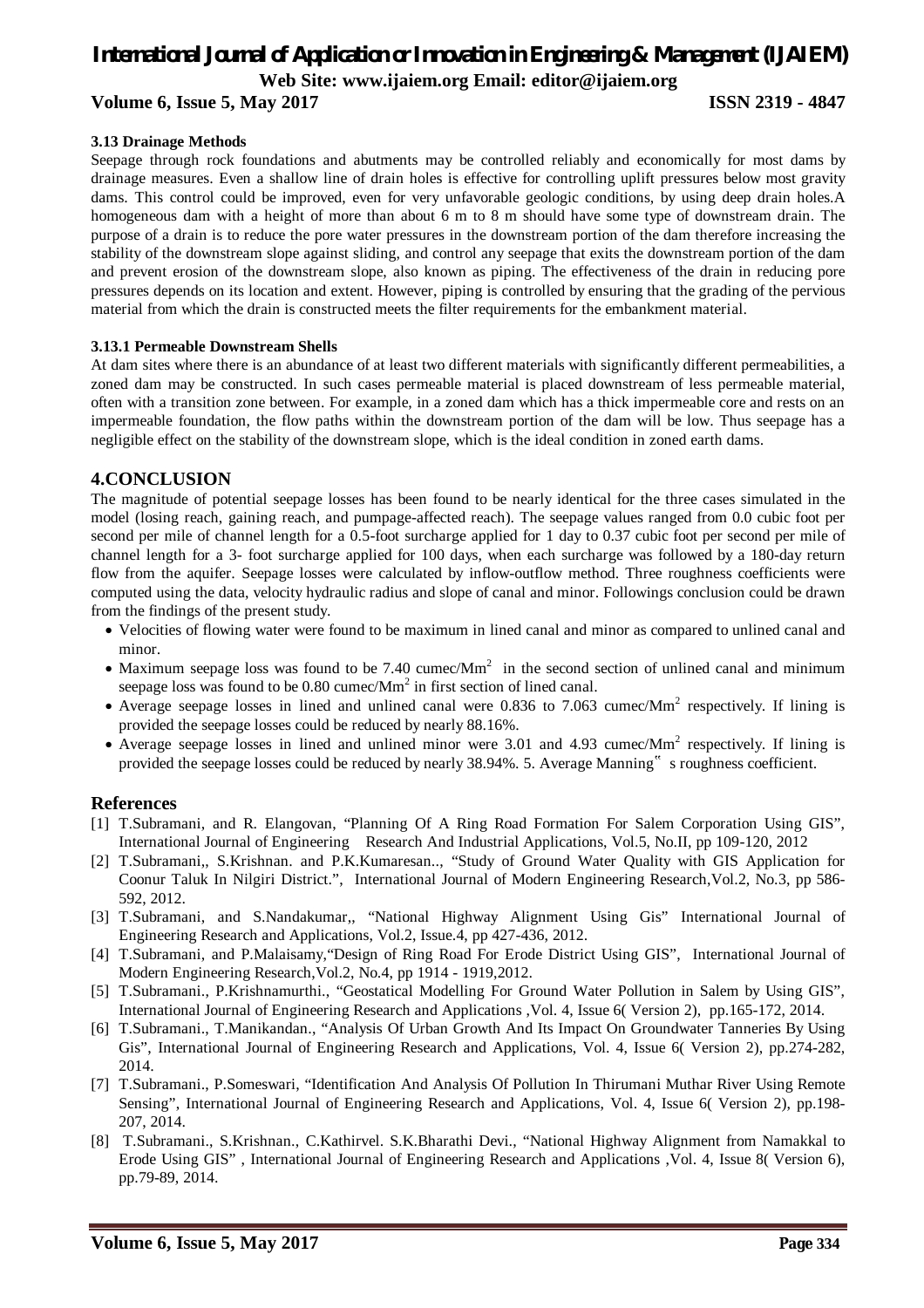#### **Volume 6, Issue 5, May 2017 ISSN 2319 - 4847**

- [9] T.Subramani., A.Subramanian.,C.Kathirvel.,S.K. Bharathi Devi., " Analysis and Site Suitability Evaluation for Textile Sewage Water Treatment Plant in Salem Corporation, Tamilnadu Using Remote Sensing Techniques" , International Journal of Engineering Research and Applications , Vol. 4, Issue 8( Version 6), pp.90-102, 2014.
- [10]T.Subramani. C.T.Sivakumar., C.Kathirvel., S.Sekar.," Identification Of Ground Water Potential Zones In Tamil Nadu By Remote Sensing And GIS Technique" International Journal of Engineering Research and Applications , Vol. 4 , Issue 12(Version 3), pp.127-138, 2014.
- [11] T.Subramani., S.Sekar., C.Kathirvel. C.T. Sivakumar, "Geomatics Based Landslide Vulnerability Zonation Mapping - Parts Of Nilgiri District, Tamil Nadu, India", International Journal of Engineering Research and Applications, Vol. 4, Issue 12(Version 3), pp.139-149, 2014.
- [12] T.Subramani., S.Sekar., C.Kathirvel. C.T. Sivakumar, "Identification Of Soil Erosion Prone Zones Using Geomatics Technology In Parts Of North Arcot And Dharmapuri District", International Journal of Engineering Research and Applications, Vol. 4, Issue 12(Version 3), pp.150-159, 2014
- [13] T.Subramani, R.Vasantha Kumar, C.Krishnan "Air Quality Monitoring In Palladam Taluk Using Geo Spatial Data", International Journal of Applied Engineering Research (IJAER),Volume 10, Number 32, Special Issues pp.24026-24031,2015
- [14]T.Subramani,"Identification Of Ground Water Potential Zone By Using GIS", International Journal of Applied Engineering Research (IJAER), Volume 10, Number 38, Special Issues, pp.28134-28138, 2015
- [15]T.Subramani, M.Sivagnanam , " Suburban Changes In Salem By Using Remote Sensing Data" , International Journal of Application or Innovation in Engineering & Management (IJAIEM) , Volume 4, Issue 5, May 2015 , pp. 178-187 , ISSN 2319 - 4847. 2015
- [16]T.Subramani, P.Malathi , " Drainage And Irrigation Management System For Salem Dist Tamilnadu Using GIS" , International Journal of Application or Innovation in Engineering & Management (IJAIEM) , Volume 4, Issue 5, pp. 199-210 , 2015
- [17]T.Subramani, P.Malathi , " Land Slides Hazardous Zones By Using Remote Sensing And GIS" , International Journal of Application or Innovation in Engineering & Management (IJAIEM) , Volume 4, Issue 5, pp. 211-222 , 2015
- [18]T.Subramani, D.Pari, "Highway Alignment Using Geographical Information System" , IOSR Journal of Engineering, Volume  $5 \sim$  Issue 5, Version 3, pp 32-42, 2015
- [19]T.Subramani, G.Raghu Prakash , " Rice Based Irrigated Agriculture Using GIS" , International Journal of Emerging Trends & Technology in Computer Science (IJETTCS) , Volume 5, Issue 3, pp. 114-124 , 2016.
- [20]T.Subramani, E.S.M.Tamil Bharath , " Remote Sensing Based Irrigation And Drainage Management System For Namakkal District" , International Journal of Emerging Trends & Technology in Computer Science (IJETTCS) , Volume 5, Issue 3, pp. 071-080 , 2016.
- [21]T.Subramani, A.Janaki , " Identification Of Aquifer And Its Management Of Ground Water Resource Using GIS In Karur" , International Journal of Emerging Trends & Technology in Computer Science (IJETTCS) , Volume 5, Issue 3, pp. 081-092 , 2016.
- [22]T.Subramani, C.Kathirvel , " Water Shed Management For Erode District Using Gis " , International Journal of Emerging Trends & Technology in Computer Science (IJETTCS) , Volume 5, Issue 3, pp. 093-103 , 2016.
- [23]T.Subramani, A.Kumaravel , " Analysis Of Polymer Fibre Reinforced Concrete Pavements By Using ANSYS" , International Journal of Application or Innovation in Engineering & Management (IJAIEM) , Volume 5, Issue 5, pp. 132-139 , 2016 .
- [24]T.Subramani, S.Sounder , " A Case Study And Analysis Of Noise Pollution For Chennai Using GIS" , International Journal of Emerging Trends & Technology in Computer Science (IJETTCS) , Volume 5, Issue 3, pp. 125-134 , 2016.
- [25]T.Subramani, K.M.Vijaya , " Planning And Design Of Irrigation System For A Farm In Tanjavur By Using Remote Sensing", International Journal of Emerging Trends & Technology in Computer Science (IJETTCS), Volume 5, Issue 3, pp. 135-146, 2016.
- [26]T.Subramani, G.Kaliappan , " Water Table Contour For Salem District Tamilnadu using GIS" , International Journal of Emerging Trends & Technology in Computer Science (IJETTCS) , Volume 5, Issue 3, pp. 147-158 , 2016.
- [27]T.Subramani, K.Kalpana , " Ground Water Augmentation Of Kannankuruchi Lake, Salem, TamilNadu Using GIS – A Case Study " , International Journal of Emerging Trends & Technology in Computer Science (IJETTCS) , Volume 5, Issue 3, pp. 210-221 , 2016.